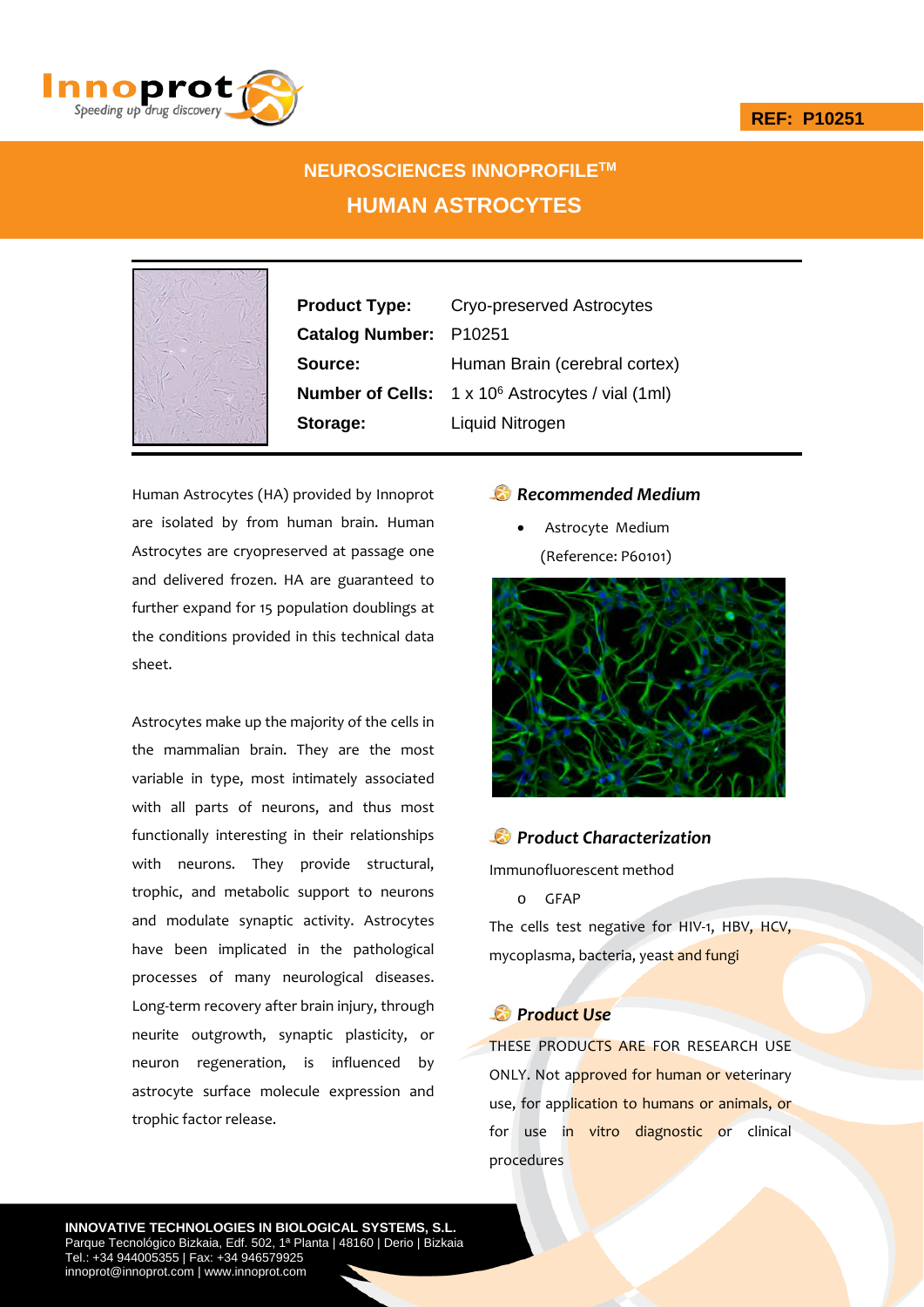

### **INSTRUCTIONS FOR CULTURING CELLS**

*IMPORTANT*: Cryopreserved cells are very delicate. Thaw the vial in a 37 ºC waterbath and return them to culture as quickly as possible with minimal handling!

#### **Set up culture after receiving the order:**

- 1. Prepare a poly‐L‐lysine coated flask (2 μg/cm2 , T‐75 flask is recommended). Add 10 ml of sterile water to a T‐75 flask and then add 150 μl of poly‐L‐ lysine stock solution (1 mg/ml). Leave the flask in incubator overnight (minimum one hour at 37ºC incubator).
- 2. Prepare complete medium. Decontaminate the external surfaces of medium bottle and medium supplement tubes with 70% ethanol and transfer them to a sterile field. Aseptically transfer supplement to the basal medium with a pipette. Rinse the supplement tube with medium to recover the entire volume.
- 3. Rinse the poly‐L‐lysine‐coated vessel twice with sterile water and then add 15 ml of complete medium. Leave the vessel in the sterile field and proceed to thaw the cryopreserved cells.
- 4. Place the frozen vial in a 37ºC water bath. Hold and rotate the vial gently until the contents completely thaw. Promptly remove the vial from the water bath, wipe it down with 70% ethanol, and transfer it to the sterile field.
- 5. Carefully remove the cap without touching the interior threads. Gently resuspend and dispense the contents of the vial into the equilibrated, poly‐ L‐lysine‐coated culture vessel. A seeding density of  $5,000$  cells/cm<sup>2</sup> is recommended.
- Note: Dilution and centrifugation of cells after thawing are not recommended since these actions are more harmful to the cells than the effect of residual DMSO in the culture. It is also important that cells are plated in poly‐L‐lysine‐coated culture vessels to promote cell attachment.
- 6. Replace the cap or lid of the culture vessel and gently rock the vessel to distribute the cells evenly. Loosen cap, if necessary, to allow gas exchange.
- 7. Return the culture vessel to the incubator.
- 8. For best results, do not disturb the culture for at least 16 hours after the culture has been initiated. Refresh culture medium the next day to remove residual DMSO and unattached cells, then every other day thereafter.

#### **Maintenance of Culture:**

- 1. Refresh supplemented culture medium the next morning after establishing a culture from cryopreserved cells.
- 2. Change the medium every three days thereafter, until the culture is approximately 70% confluent.
- 3. Once the culture reaches 70% confluency, change medium every other day until the culture is approximately 90% confluent.